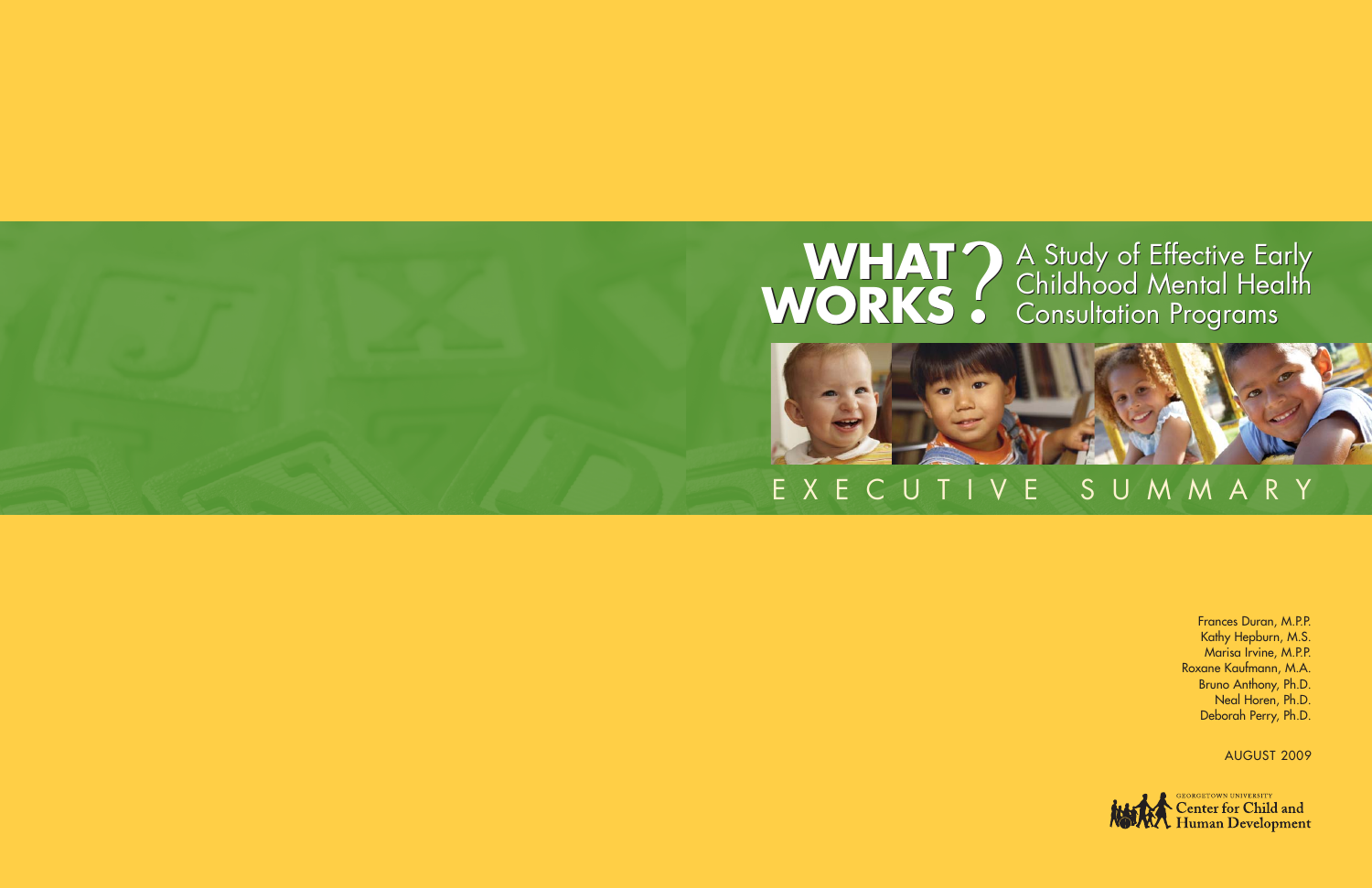

This report is dedicated to our friend and colleague, Dr. Jane Knitzer, whose career was devoted to improving the lives of vulnerable children and their families. Jane always began her advocacy with "what the science tells us" and then made the case for which policy options naturally follow. We hope that others will use the information in this study to inform their research, policies and practices on effective early childhood mental health consultation across the country.

#### **Recommended Citation**

Duran, F. et al. (2009). *What Works?: A Study of Effective Early Childhood Mental Health Consultation Programs*. Washington, DC: Georgetown University Center for Child and Human Development.

#### **Funding**

This study was funded by the Annie E. Casey Foundation and the A.L. Mailman Family Foundation. We thank them for their support but acknowledge that the findings and conclusions presented in this report are those of the authors alone, and do not necessarily reflect the opinions of these foundations.

#### **Full report available at http://gucchd.georgetown.edu**

**Notice of Nondiscrimination**

In accordance with the requirements of Title VI of the Civil Rights Act of 1964, Title IX of the Education Amendments of 1972, and Section 504 of the Rehabilitation Act of 1973, and implementing regulations promulgated under each of these federal statutes, Georgetown University does not discriminate in its programs, activities, or employment practices on the basis of race, color, national origin, sex, age, or disability. The University's compliance program under these statutes and regulations is supervised by Rosemary Kilkenny, Special Assistant to the President for Affirmative Action Programs. Her office is located in Room G-10, Darnall Hall, and her telephone number is (202) 687-4798.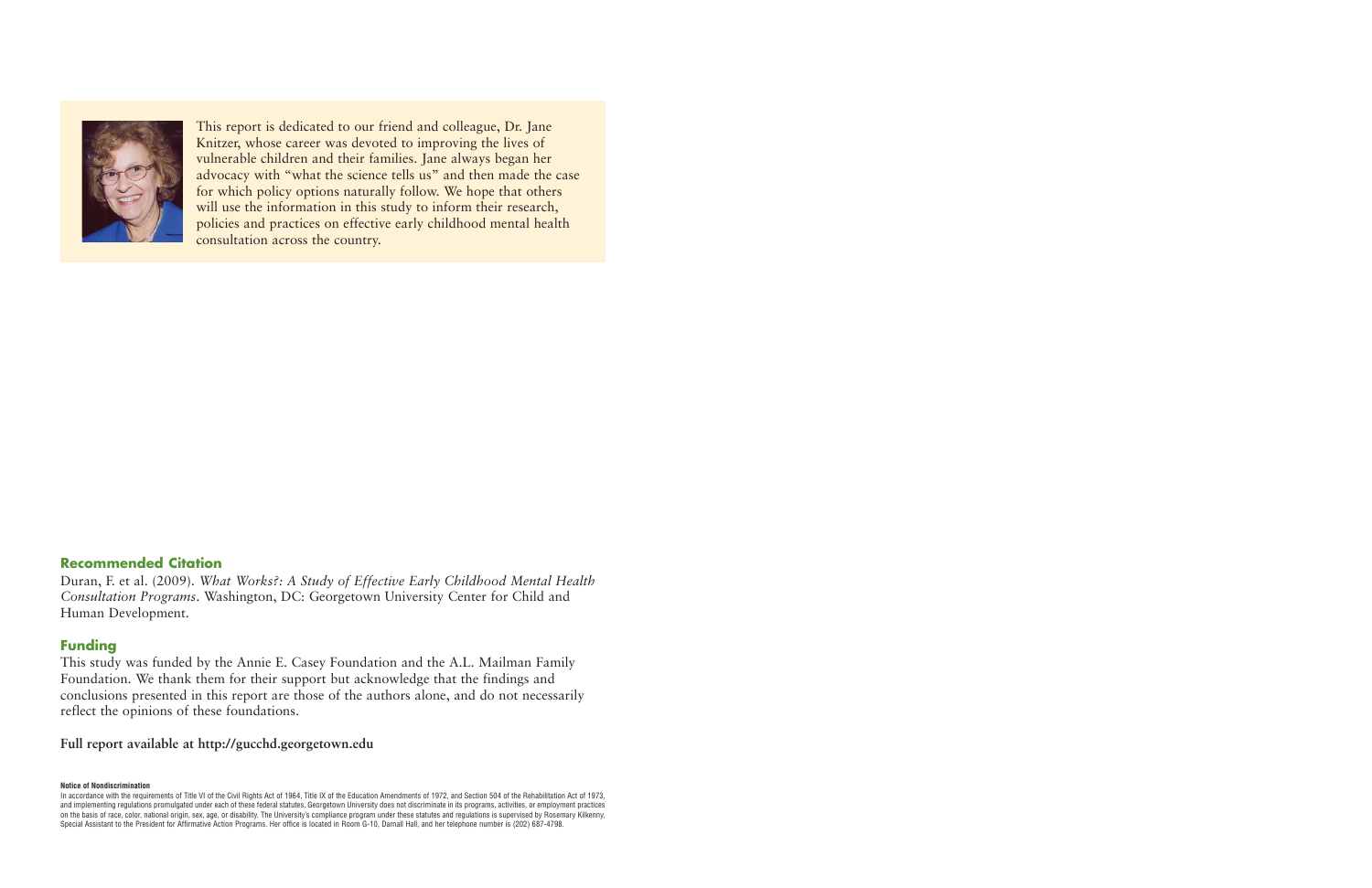

# Acknowledgements

Many dedicated people contributed to the completion of this study.<br>We extend our special thanks to the following individuals for their<br>valuable contributions: We extend our special thanks to the following individuals for their valuable contributions:

- The program directors at each of the six study sites, Jordana Ash, Liz Bicio, Cassandra Coe, Lynn Hennigan, Mary Mackrain and Nancy Pelton, who spent many hours making arrangements for and taking part in the site visits, as well as supplying additional information as needed to guide the development of this report.
- The consultants, early care and education providers, family members, evaluators, and various program partners who participated in the site visits and provided valuable insight into what makes consultation work.
- Our expert panel members, Eileen Brennan, Dominique Charlot-Swilley, Walter Gilliam, Marla Himmeger, Amy Hunter, Kadija Johnston, Wendy Jones, Mary Mackrain, Geoff Nagle, and Jim O'Brien, whose comments and suggestions helped to strengthen the final version of this report and whose thoughtful consideration of study findings generated strong recommendations for moving the field forward.
- Our colleagues at Georgetown who partnered with us on various facets of this study, including Tawara Goode, Vivian Jackson and Diane Jacobstein, who provided guidance on the interview questionnaires; Soumia Yesraoui, who converted the National Scan questionnaire into an online format; Kylee Breedlove, who designed the layout for this report; Courtney Holland, who assisted with data entry; and Michelle Francis, Terri Jackson, and MelKisha Knight, who provided administrative support.
- Our project officers, Abel Ortiz (Annie E. Casey Foundation), Luba Lynch and Joelle-Jude Fontaine (A.L. Mailman Family Foundation), for their support and guidance throughout this effort.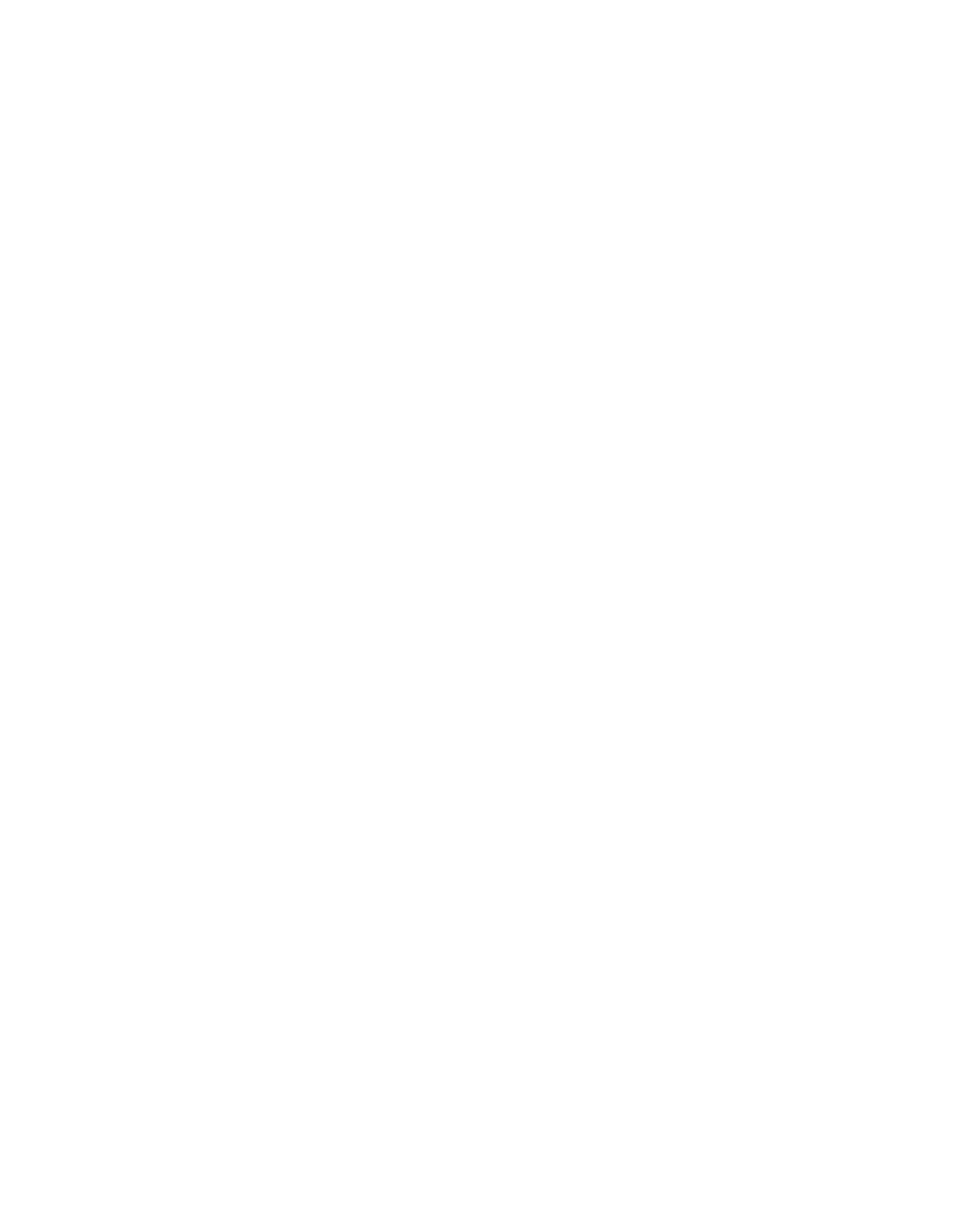# **Executive** Summary



In recent years, there has been growing concern among many in the early care at education (ECE) community that increasing numbers of very young children are manifesting behavior problems. According to the Center for Mental n recent years, there has been growing concern among many in the early care and education (ECE) community that increasing numbers of very young children are manifesting behavior problems. According to the Center for Mental Health in Schools among young children ranges from 4 to 10%, with significantly higher estimates for lowincome children. In very young children these behaviors can be severe enough to warrant their removal from their preschool programs (Gilliam, 2005), setting into motion a cascade of negative experiences. Early childhood mental health consultation (ECMHC) is emerging as an effective strategy for addressing these challenging behaviors and supporting young children's social/emotional development in ECE settings (Gilliam & Shahar, 2006). As such, states and communities have begun investing in mental health consultation, underscoring the need for accurate, data-driven information about the components of effective consultation.

To attend to this need, the Georgetown University Center for Child and Human Development (GUCCHD) embarked on this study to address critical knowledge gaps in the field and provide data-driven guidance around consultation program design. With funding from the Annie E. Casey Foundation and the A.L. Mailman Family Foundation, GUCCHD explored the following key questions:

- 1. What are the essential components of effective mental health consultation programs?
- 2. What are the skills, competencies, and credentials of effective consultants?
- 3. What are the training, supervision and support needs of consultants?
- 4. What level of intervention intensity (i.e., frequency and duration) is needed to produce good outcomes?

#### **WHAT IS EARLY CHILDHOOD MENTAL HEALTH CONSULTATION?**

Mental health consultation in early childhood settings is a problem-solving and capacitybuilding intervention implemented within a collaborative relationship between a professional consultant with mental health expertise and one or more caregivers, typically an early care and education provider and/or family member. Early childhood mental health consultation aims to build the capacity (improve the ability) of staff, families, programs, and systems to prevent, identify, treat and reduce the impact of mental health problems among children from birth to age 6 and their families (adapted from Cohen & Kaufmann, 2000).

5. Which outcomes should be targeted and how should they be measured?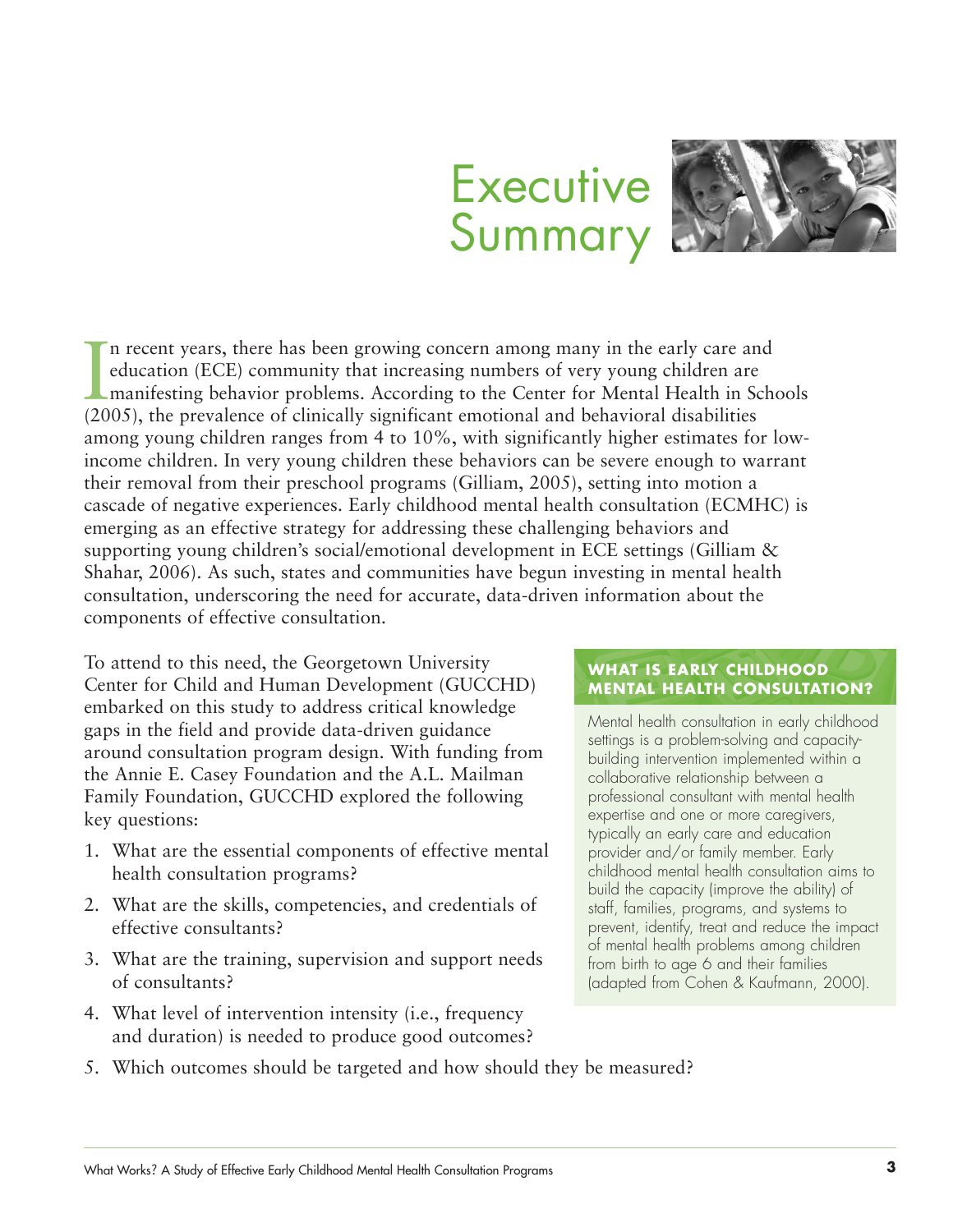These questions were investigated through two-day site visits to six consultation programs that have demonstrated positive child, family, ECE staff and/or ECE program outcomes:

- **Child Care Expulsion Prevention** (Michigan);
- **Early Childhood Consultation Partnership** (Connecticut);
- **Early Intervention Program/Instituto Familiar de la Raza** (San Francisco, CA);
- **Early Intervention Project** (Baltimore City, MD);
- **Kid Connects** (Boulder, CO); and
- **Together for Kids** (Central Massachusetts).



For snapshots of each of these programs, as well as detailed program summaries, access the full report online at: http://gucchd.georgetown.edu

As part of these site visits, the study team conducted interviews with a diverse array of stakeholders (i.e., those providing and receiving consultation services, as well as state/local program partners and program evaluators) and gathered supporting data and materials to learn about the programs' designs and practices and

assess commonalities. In addition to exploring the questions listed above, the study also examined several topics of special interest to the study funders (i.e., cultural and linguistic competency and consultation to children in foster care, children with special needs, and kith and kin providers).

Further, to gain a better understanding of the extent to which consultation efforts are occurring nationally, the study incorporated a brief online scan of the ECMHC activities in all states and territories through a questionnaire disseminated to Children's Mental Health Directors and Early Childhood Comprehensive System Coordinators. Finally, to ensure thorough consideration of the implications of the study findings and generate a diverse array of recommendations, the study team convened a meeting of experts that included researchers, state administrators, consultation program administrators/providers and other mental health professionals.

This report summarizes the findings of this study and offers key recommendations for policymakers/funders, ECMHC providers, ECE program administrators, and researchers/evaluators.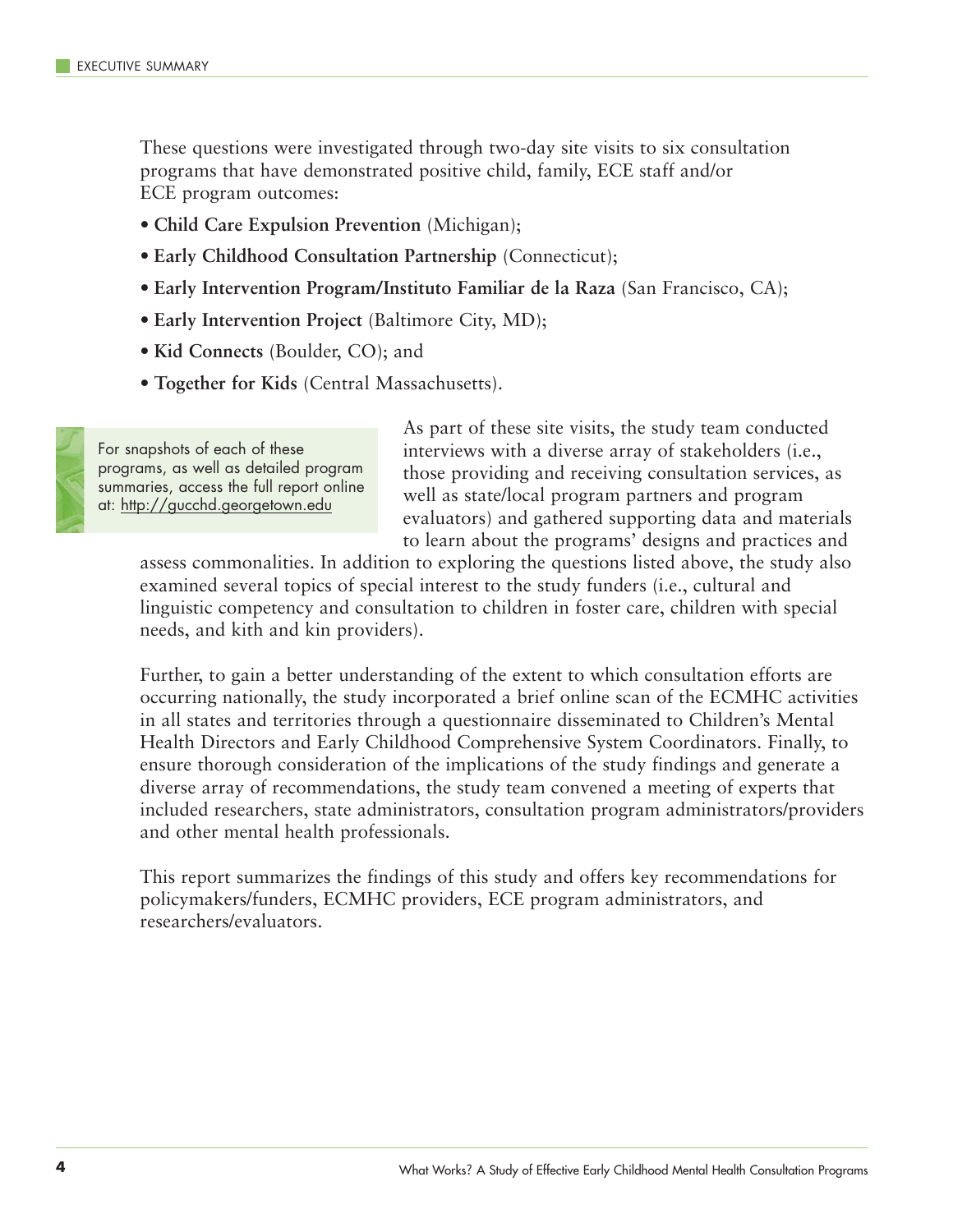### Key Findings

Through in-depth site visits to the six selected programs, this study was able to address many key questions in the field and examine challenges and lessons learned in moving consultation programs from conceptualization to implementation. A summary of findings is provided below.

#### **Research Questions**

1. **What are the essential components of effective mental health consultation programs?** The framework for effective mental health consultation that emerged from the crosssite analysis is depicted below.



This framework suggests that there are five factors that are important in the design of an effective ECMHC program (i.e., a program that achieves positive outcomes). First, **three core program components** must be in place:

- 1) solid program infrastructure (e.g., strong leadership, clear model design, strategic partnerships, evaluation, etc.);
- 2) highly-qualified mental health consultants; and
- 3) high-quality services.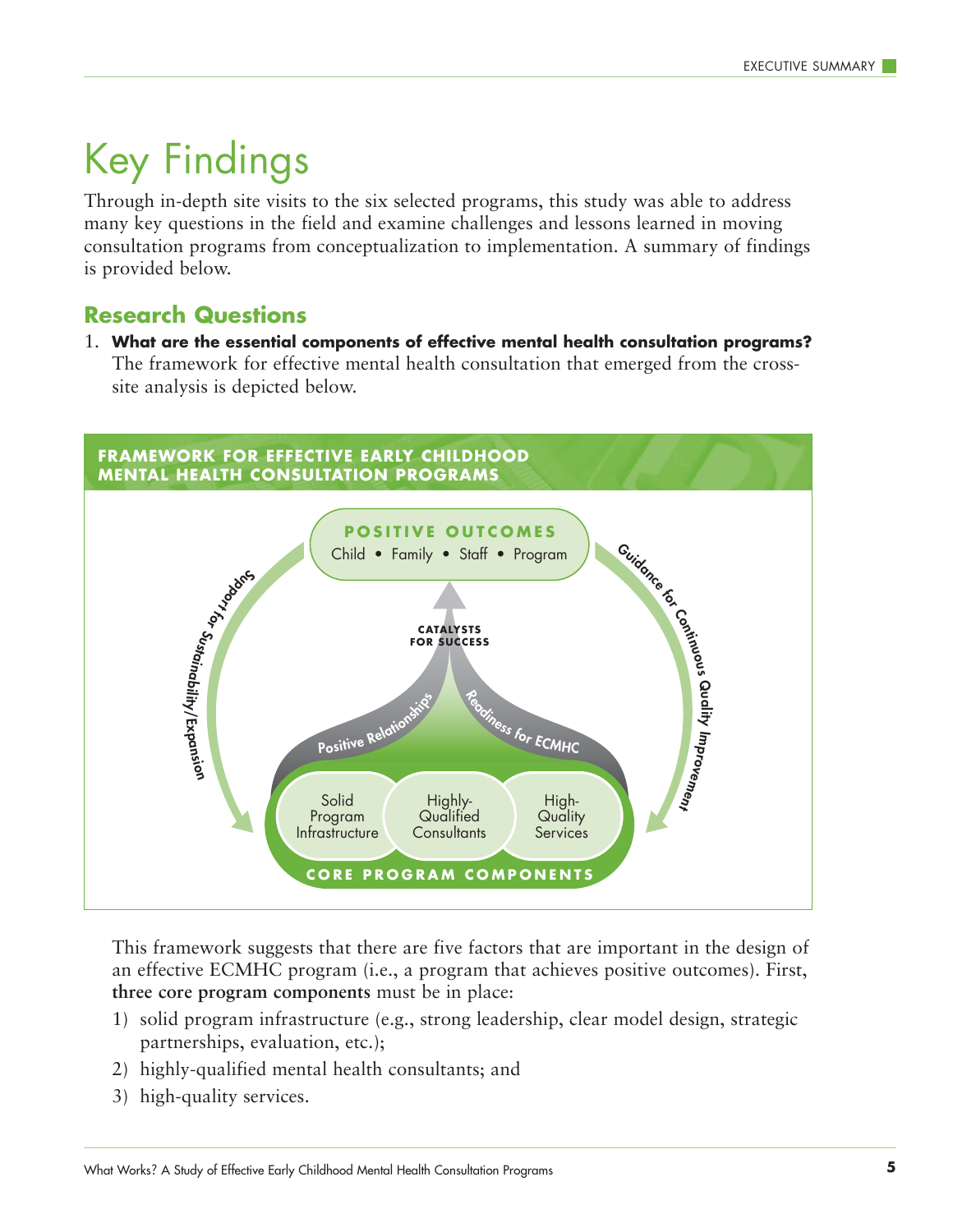Further, there are two other elements that are essential to achieving positive outcomes and, in fact, serve as **catalysts for success** (i.e., as yeast is to other ingredients in making bread). These elements are:

- 1) the quality of the relationships between and among consultants and consultees; and
- 2) the readiness of families and ECE providers/programs for ECMHC (e.g., openness to gaining new skills and knowledge, opportunities for collaboration).

This diagram also underscores the importance of using evaluation findings/outcome data to guide program enhancements (i.e., a continuous quality improvement process) and to educate funders and other key stakeholders about the program's impact in order to promote sustainability and/or expansion.

2. **What are the skills, competencies, and credentials of effective consultants? Education:** master's degree in a mental health field (e.g., social work, psychology, marriage and family therapy).

"She [the mental health consultant] has a way of telling you how to do things differently without making you feel like she's telling you you've done something wrong."—CENTER-BASED TEACHER

**Core Knowledge:** child development, infant and early childhood mental health, early childhood settings, best/evidence-based practices related to infant and early childhood mental health, child/family/early childhood service systems, and community resources.

**Key Skills:** relationship-building, communication, able to work with infants/young children in group settings, and able to motivate parents/providers to try new strategies.

**Key Attributes/Characteristics:** respectful, trustworthy, open-minded/non-judgmental, reflective, approachable, good listener, compassionate, team player, flexible, and patient.

#### 3. **What are the training, supervision and support needs of consultants?**

**Training Topics:** detailed overview of consultation program model (e.g., philosophy and processes), early childhood mental health topics (see Core Knowledge, above, for examples), and consultation topics (e.g., how to approach the work, how consultation differs from direct therapy).

**Training Methods:** standardized curriculum, pre-service and in-service training, mentoring and/or shadowing opportunities with a senior consultant, and ongoing professional development opportunities through internal and/or external trainings and seminars.

**Supervision:** clinical and administrative supervision, regular and ongoing, and reflective in nature (i.e., provides support and knowledge to guide decision-making and offers empathy to help supervisees explore their reactions to the work and manage stress; Parlakian, 2002).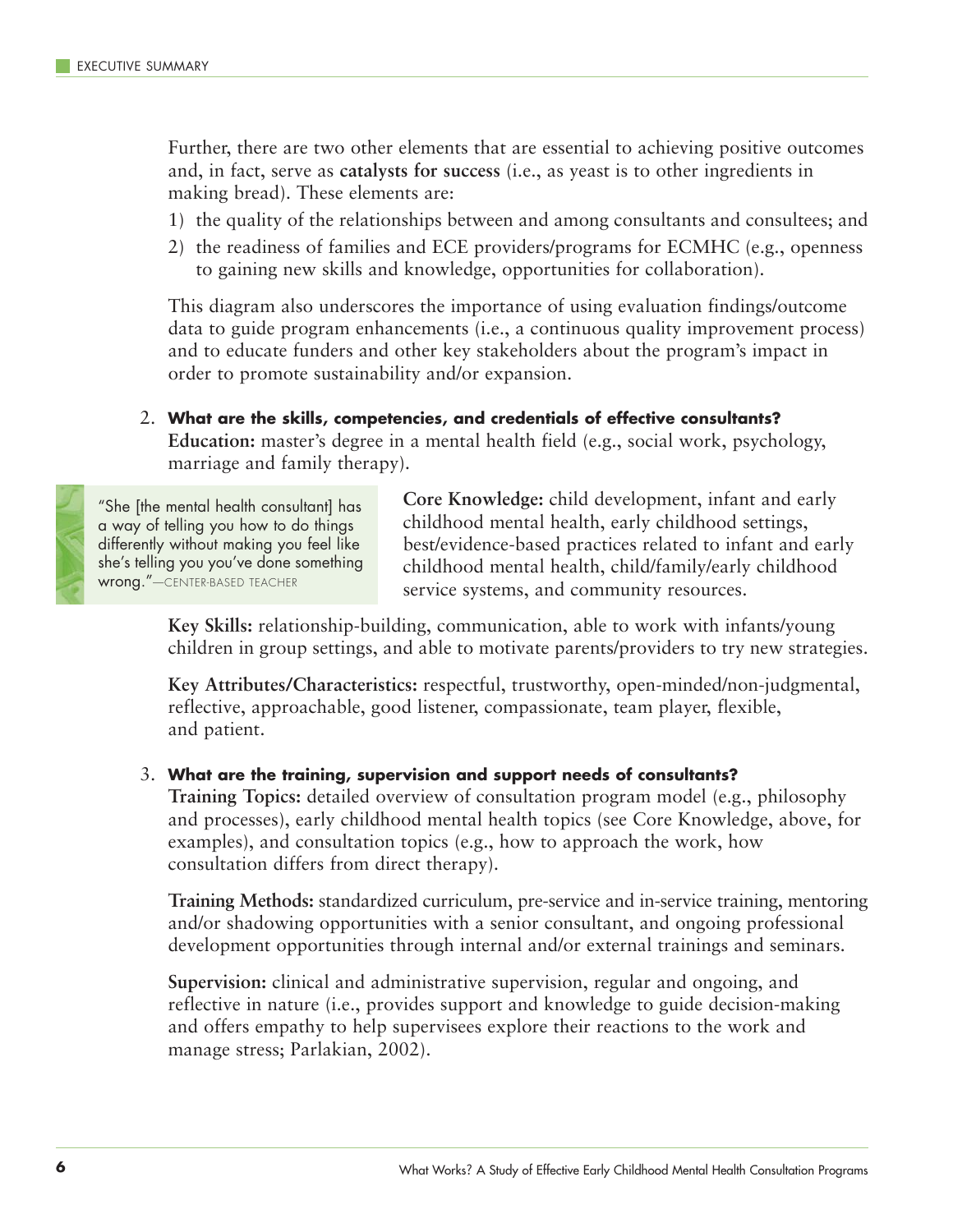**Support:** in addition to reflective supervision, which is inherently supportive, consultants need formal and informal opportunities to network with peers in order to share resources and discuss challenges.

4. **What level of intervention intensity (i.e., frequency and duration) is needed to produce good outcomes?**

This question is one that needs further exploration, as the primarily qualitative design of this study could not determine the dosage of consultation that leads to positive outcomes. What findings from this study *did* show is that there is great variability across the study sites regarding frequency and duration of services. This diversity is reflective of the variation in program models (i.e., program guidance regarding service duration/intensity), as well community characteristics (e.g., rural vs. urban areas). In addition, the variation is indicative of programs' recognition of the individualized nature of ECMHC and the need for flexibility to ensure that the needs of children, families and providers/programs are met.

#### 5. **Which outcomes should be targeted and how should they be measured?**

Overall, in designing evaluations of ECMHC programs, there is a need to attend to multiple levels of outcomes, including child, family, ECE staff/providers and ECE programs. In selecting what to measure and how to measure it, some key questions for evaluators to consider are:

- What outcomes can reasonably be expected from the given program model?
- What measurement tools are best suited to the population being served (e.g., infants/toddlers, diverse cultures)?
- Who will collect the data and how might that impact the findings?



#### **Core Values and Practices**

- Centrality of relationships
- Emphasis on capacity-building of ECE providers and parents/caregivers
- Need for collaboration between and among consultants and consultees
- Need for family involvement at all stages of service planning and delivery
- Importance of having consultants with early childhood mental health expertise
- Adoption of a holistic, promotion/prevention/intervention approach that seeks to improve the mental health of all infants and young children
- Individualization of services



For a full list of recommendations by study participants on what outcomes/constructs to measure, as well as an array of measurement tools that have been employed by the study sites' evaluators to assess outcomes, see the full report.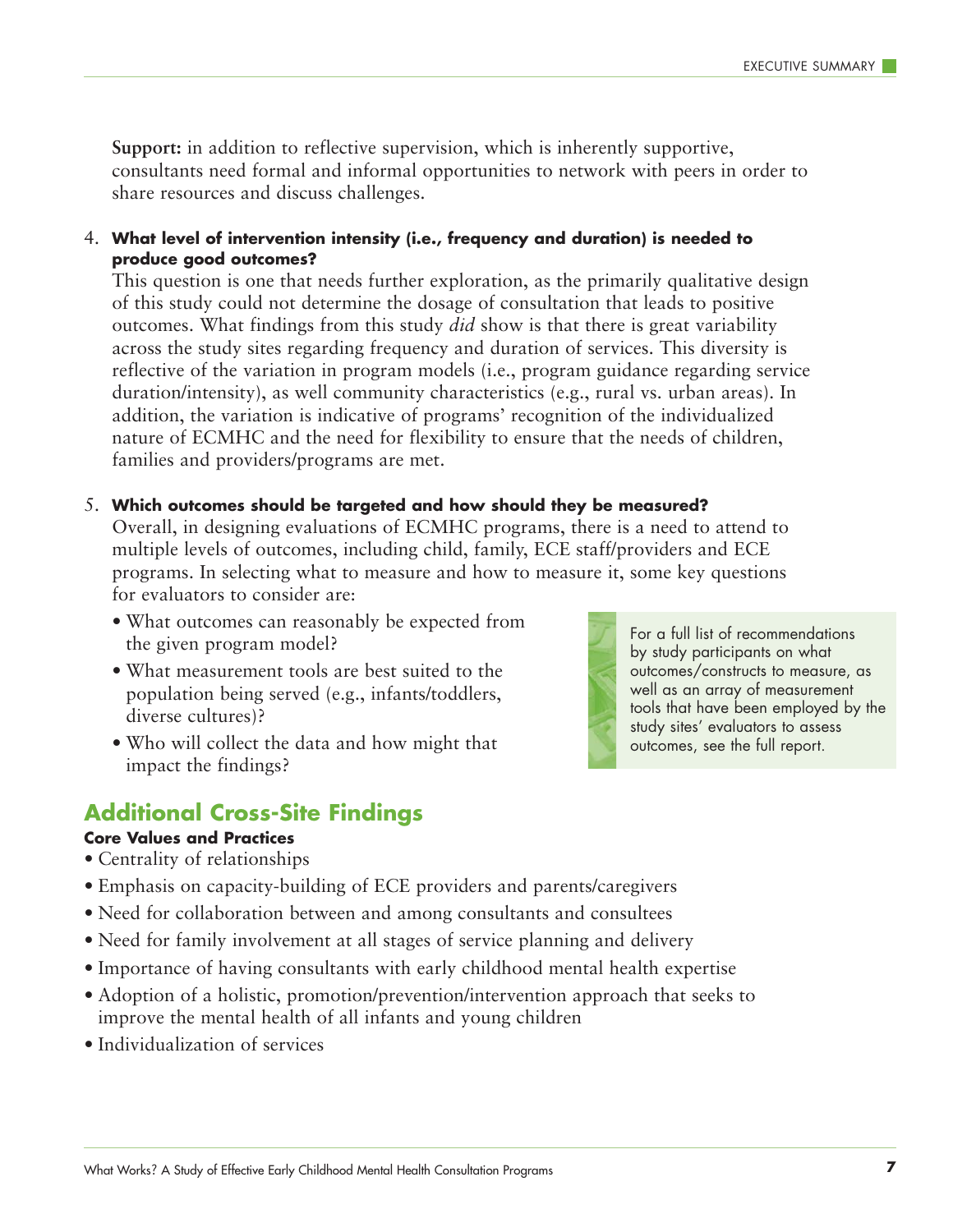#### **Supplementing Consultation Activities**

Half of the sites augment consultation services with direct therapy, particularly therapy for children. These sites include direct therapy in their programs' service array, as opposed to solely referring consultees to other community resources for these services.

#### **Serving Unique Settings and Populations**

Collectively, the six study sites served the settings and populations listed below and offered the following tips and thoughts for consideration:

#### **Family child care**

- Since family child care settings typically serve multiple ages in one classroom, consultants need to adapt their classroom-based strategies accordingly.
- Many family child care homes are operated by one provider, thus consultants should arrange their visiting schedule around naptime when they need one-on-one time with the provider.
- Family child care providers may be apprehensive about consultation, as it involves having a consultant come into their homes.

#### **Kith and kin care (i.e., family, friends and neighbor care)**

• To engage kith and kin providers, consider hosting informal gatherings such as play groups or "coffee clubs."

#### **Children in foster care**

• Consultants may need to provide significant in-home support to foster parents to help them facilitate the child's adjustment to his/her new placement.



Given that many children in foster care have experienced trauma, consultants should be well-trained on this issue and help to educate providers and foster families on how to identify trauma symptoms and support children affected by trauma.

- At the onset of services, it is critical to establish who has legal guardianship of the child and whom to engage in implementing strategies at home.
- Given the transient nature of foster placements and the fact that foster parents are often inundated with service referrals when a new child enters their care, consultants may have difficulty engaging foster parents.

**Children with special health care needs and disabilities**

- Consultants should familiarize themselves with community resources for infants and young children with special needs (e.g., early intervention services).
- As children approach kindergarten age, consultants should consider offering workshops on special education services and/or providing families with assistance in pursuing Individualized Education Plans (IEP)<sup>1</sup> for their children with special needs.

<sup>1</sup> Under the Individuals with Disabilities Act (IDEA), public schools are required to develop an Individualized Education Plan (IEP) for every student who is found to meet the federal and state requirements for special education. The IEP outlines goals set for a child during the school year, as well as any special support needed to help them achieve them.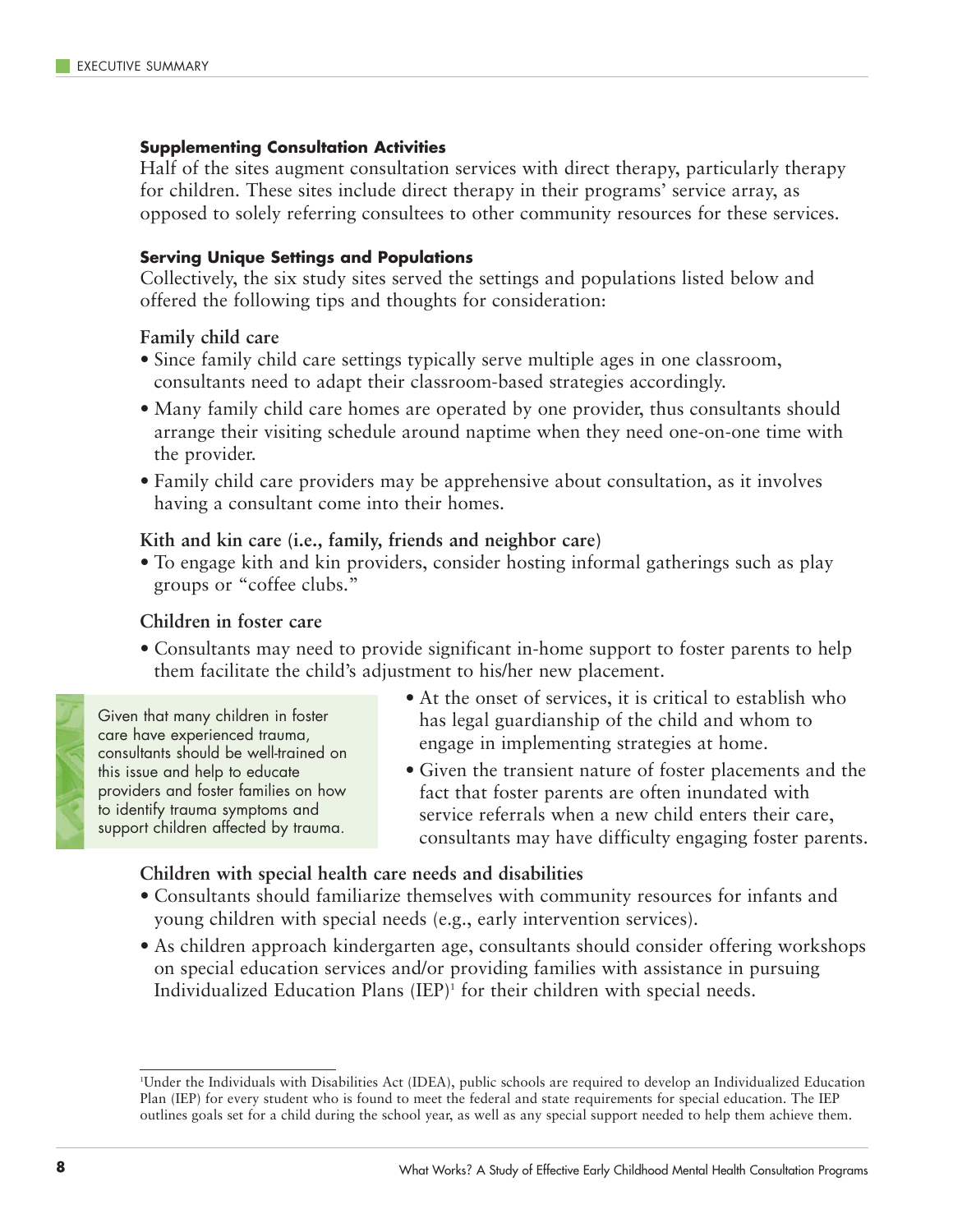#### **National Scan Highlights**

Thirty-five (35) states and territories responded to the National Scan. Of those respondents, 29 (83%) confirmed that ECMHC services are available in their state and 6 (17%) indicated that ECMHC services were not currently available, although several provided descriptions of how their state/territory was moving in that direction. Some of the key findings across the 29 states currently offering mental health consultation are provided below.

- Twenty-one respondents (72%) reported offering consultation statewide; eight of those states indicated having a single service delivery model across the state.
- Most states identified Mental Health (72%) and/or Early Care and Education (59%) as the lead or coordinating agency/agencies for their consultation programs.
- Most states indicated having state-level partners in one or more of the following systems: Early Intervention (86%), Early/Head Start (79%), Education (76%), Child Welfare (72%) and Special Education (69%). These partners helped as referral sources and collaborated on service delivery.
- Looking **across** federal, state, and local sources of funding, respondents most frequently identified sources of funding for ECMHC services as State General Funds (41%), Child Care Development Funds (34%), Mental Health (32%), and Private Funds (28%).
- The majority of respondents (66%) reported providing ECMHC services in licensed nonprofit and licensed private center-based settings. The least frequently identified setting was unlicensed informal child care (including kith and kin)—at 10% of respondents.
- Nine respondents (31%) reported state-level requirements around competencies for mental health consultants. Among those states, the three most frequently cited requirements were 1) knowledge of early childhood mental health (41%), 2) knowledge of child development (including social/emotional; 35%), and 3) obtaining an advanced degree (master's or doctorate; 35%).
- Most respondents (61%) indicated that there is a coordinated evaluation of ECMHC in their state, although methodologies varied.

## **Challenges**

The site visits and the National Scan shed light on some of the major challenges faced by states, territories and communities in developing and implementing effective consultation programs. These challenges are described below with guidance regarding how programs have addressed these challenges when available.

1. **System infrastructure:** A strong system infrastructure is needed to promote sustainability of ECMHC programs and provide consultants with a diverse array of community resources to help fully meet the needs of the children, families and providers they are serving. Consultants cited a number of gaps in community-based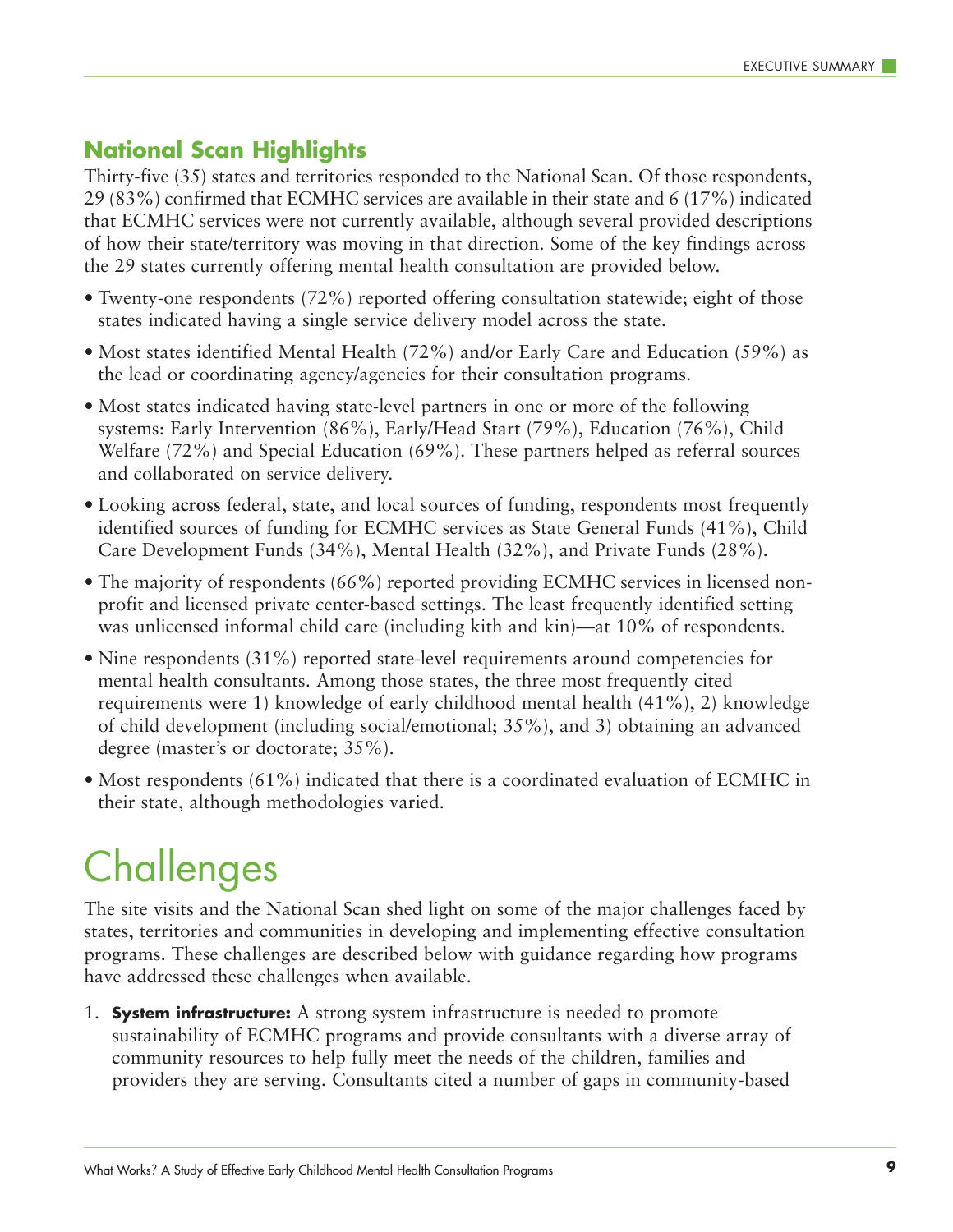resources including a lack of infant/early childhood mental health clinicians as well as bilingual service providers.

- 2. **Funding:** ECMHC programs need adequate funding from diverse funding streams to support service delivery and sustainability. Currently, funding is limited for promotion and prevention activities like consultation, and programs face significant challenges in trying to capture Medicaid dollars to support ECMHC efforts.
- 3. **Consultant workforce:** A highly-skilled workforce is critical to effective ECMHC, yet there are few mental health professionals who are trained with the necessary skill set of a consultant. Further, it can be challenging to recruit and retain consultants, as salaries tend to be less competitive than in other mental health professions and the position is highly demanding. Study participants cited the need to identify core competencies for consultants and to promote development of those competencies through strong preservice and in-service training. Ongoing support and supervision was also mentioned as a mechanism to promote continuous professional development and staff retention.
- 4. **Stigma:** A pervasive challenge that is difficult to address is misgivings about involvement with any "mental health" program, particularly among parents/caregivers. ECMHC programs try to overcome this barrier in a number of ways, including using non-mental health terminology and explaining that services are designed to help children thrive in early childhood settings and, later, school settings.
- 5. **Family engagement:** Engaging parents/caregivers can be difficult because they believe the services are unwarranted, unfamiliar or stigmatizing, or because various factors



Consultants employ a number of different strategies to boost family engagement, most of which involve relationship-building to develop interest in consultation services and flexible scheduling to accommodate family needs.

impede their ability to actively participate in consultation activities (e.g., transportation, time constraints).

6. **Provider engagement:** Consultants often meet with some level of resistance when meeting and working with an ECE provider for the first time. This resistance may stem from concerns about being judged or reservations about whether the consultant can really help. To address this common challenge,

consultants try to clarify any provider misconceptions up front, establish that they are there as a "helper," and build trust in their abilities by responding to the providers' immediate needs effectively.

7. **The nature of consultation:** Consultation is a capacity-building intervention and different from the "traditional" or direct therapeutic services that are more familiar to many providers and families. As such, role confusion about what a consultant does or does not do is a common challenge in delivering ECMHC services. Another challenge for consultants is achieving behavior change in providers and family members, which requires both skills and patience. A final challenge is managing expectations particularly among funders and other program partners—about caseload sizes and duration of services. Given the intensive, capacity-building and individualized nature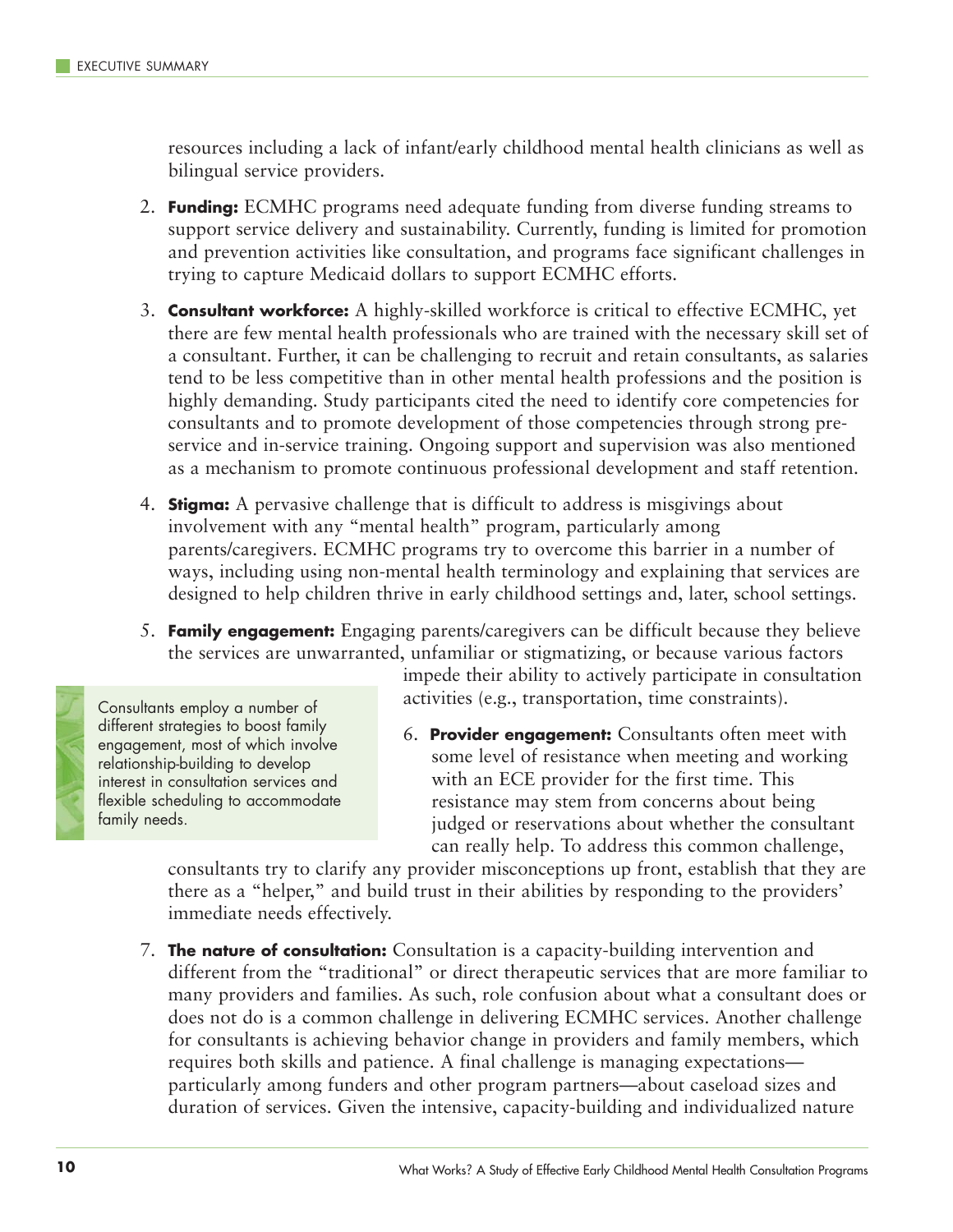of consultation, it is difficult to manage large caseload sizes or to predict how long each case will last, as it is contingent upon the complexity of the case and the consultee's progress toward behavior change/skill enhancement.

8. **Outreach and awareness:** Currently, there is still a need for greater awareness of early childhood mental health and the value of incorporating mental health when building early childhood systems and supports. Outreach efforts around these key areas are an important component of expanding the availability of ECMHC services.

### Recommendations

As previously discussed, this study engaged a small group of experts in the field of early childhood mental health consultation to serve in an advisory capacity and discuss the policy, programmatic and research implications of this study's findings. In collaboration with the GUCCHD study team, this advisory group generated the following recommendations targeting four key audiences: policymakers/funders, ECMHC providers, ECE program administrators, and researchers/evaluators.

#### **For Policymakers/Funders**

State and local policymakers (e.g., elected officials, state and local administrators) and funders need accurate information to make good decisions as they seek solutions and supports to promote the healthy social and emotional development of young children and their families through consultation.

- **Encourage data collection.** To help guide decision-making, policymakers and funders should promote data collection among states, communities and/or grantees that documents the need for supports to promote the healthy social and emotional development of young children; the evidence that early childhood mental health consultation "works"(e.g., reduces expulsion rates and prevalence of challenging behaviors in early care and education settings); and the cost-benefit of mental health consultation as an early intervention strategy.
- **Infuse consultation into child-serving systems.** Policymakers and funders should support the integration of mental health consultation in all child-serving systems, including early intervention, early care and education, and special education. For example, policymakers and funders should influence the early care and education field by integrating early childhood mental health consultation into existing quality rating systems and credentialing processes at the local, state, and/or national levels (e.g., National Association for the Education of Young Children/NAEYC).
- **Support workforce development.** Policymakers and funders should promote efforts that will expand the pool of qualified mental health consultants. For example, policymakers and funders should help to standardize mental health consultant competencies and support adoption of those qualifications across ECMHC programs.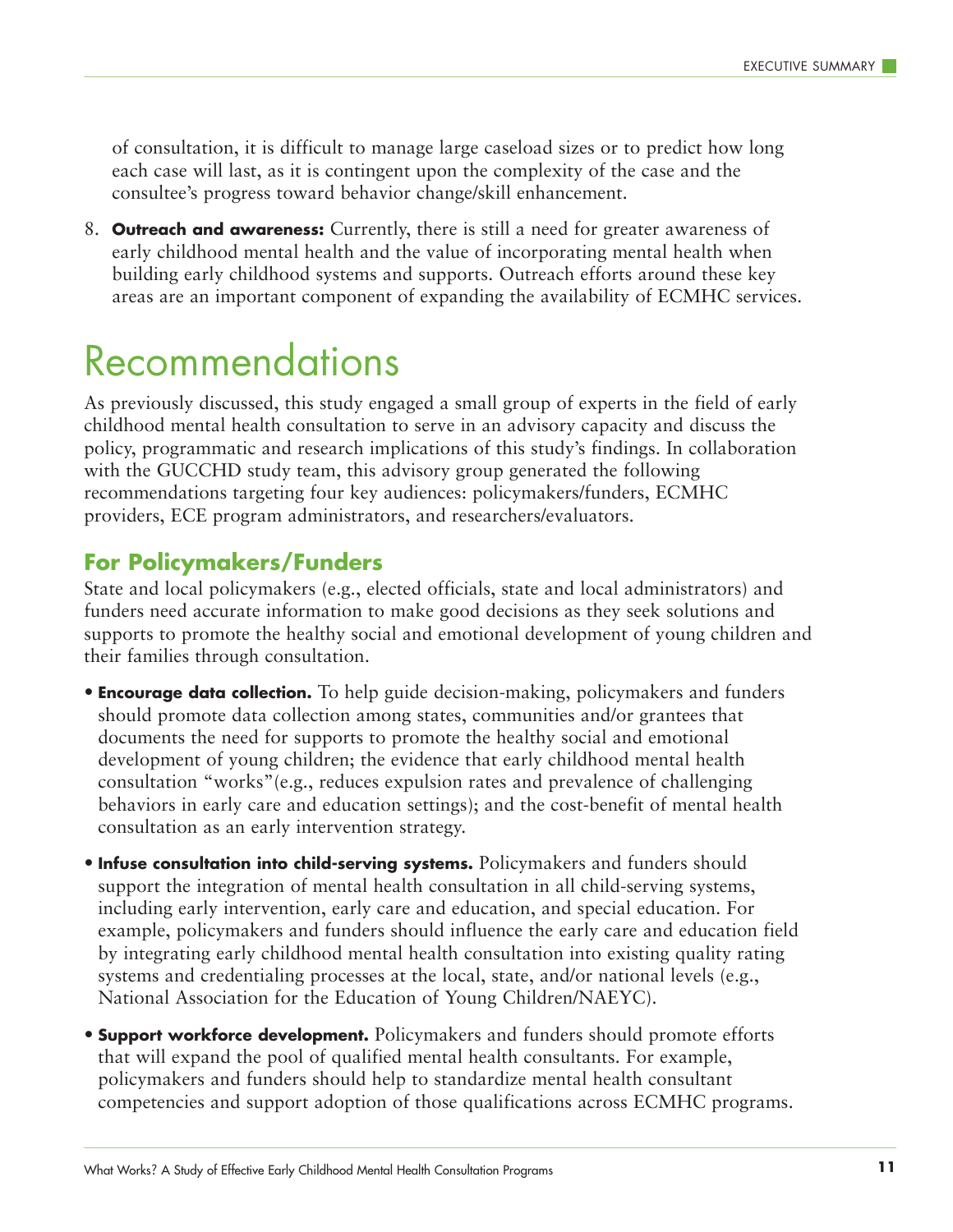Further, policymakers and funders should partner with higher education systems to infuse training and education on early childhood mental health and ECMHC into school curricula.

- **Make diverse funding opportunities available.** Policymakers and funders should support fiscal policies and procedures that create diverse funding opportunities for workforce development, establishment of ECMHC programs, and compensation for consultation services. These may include federal earmarks, state budget line-items, and sustainable options such as having mental health consultation defined as a billable service.
- **Have realistic expectations.** Policymakers and funders should understand the nature of consultation services and have realistic expectations of the time and costs involved in delivering these services.

#### **For ECMHC Providers**

ECMHC program administrators and mental health consultants need a theoretical foundation and a clearly articulated model to guide their work with children, families, providers and programs. Further, program administrators need a clear vision, commitment, and organizational structure to engage state and community partners, to establish and sustain an early childhood mental health consultation program, and to support consultants.

• **Identify core competencies.** Program administrators and mental health consultants should help inform the development of a standardized set of core competencies for



By reflecting on and responding to the question—"What is a highly-qualified mental health consultant?"—ECMHC providers can help articulate the knowledge, skills and attributes that are essential to the provision of quality consultation and the development of a highly-skilled consultant workforce.

providing effective early childhood mental health consultation. Further, ECMHC providers should identify strategies to help consultants cultivate this necessary skill set.

• **Have an explicit theoretical approach.** Program administrators and mental health consultants should have a sound and explicit theoretical foundation to guide their work, especially one that emphasizes the relationship-based nature of working with young

children, families, and early care and education providers that is essential in mental health consultation.

• **Articulate your model.** Program administrators and mental health consultants should be able to articulate the consultation model so that diverse audiences and partners national, state, and local—can understand the philosophy and approach for early childhood mental health consultation. In addition, both should be able to describe the model in a way that addresses role clarity, the process of consultation, and specific defining constructs or activities involved in this work. Effective ECMHC providers should be able to respond to the question—"What do consultants do?"—in ways that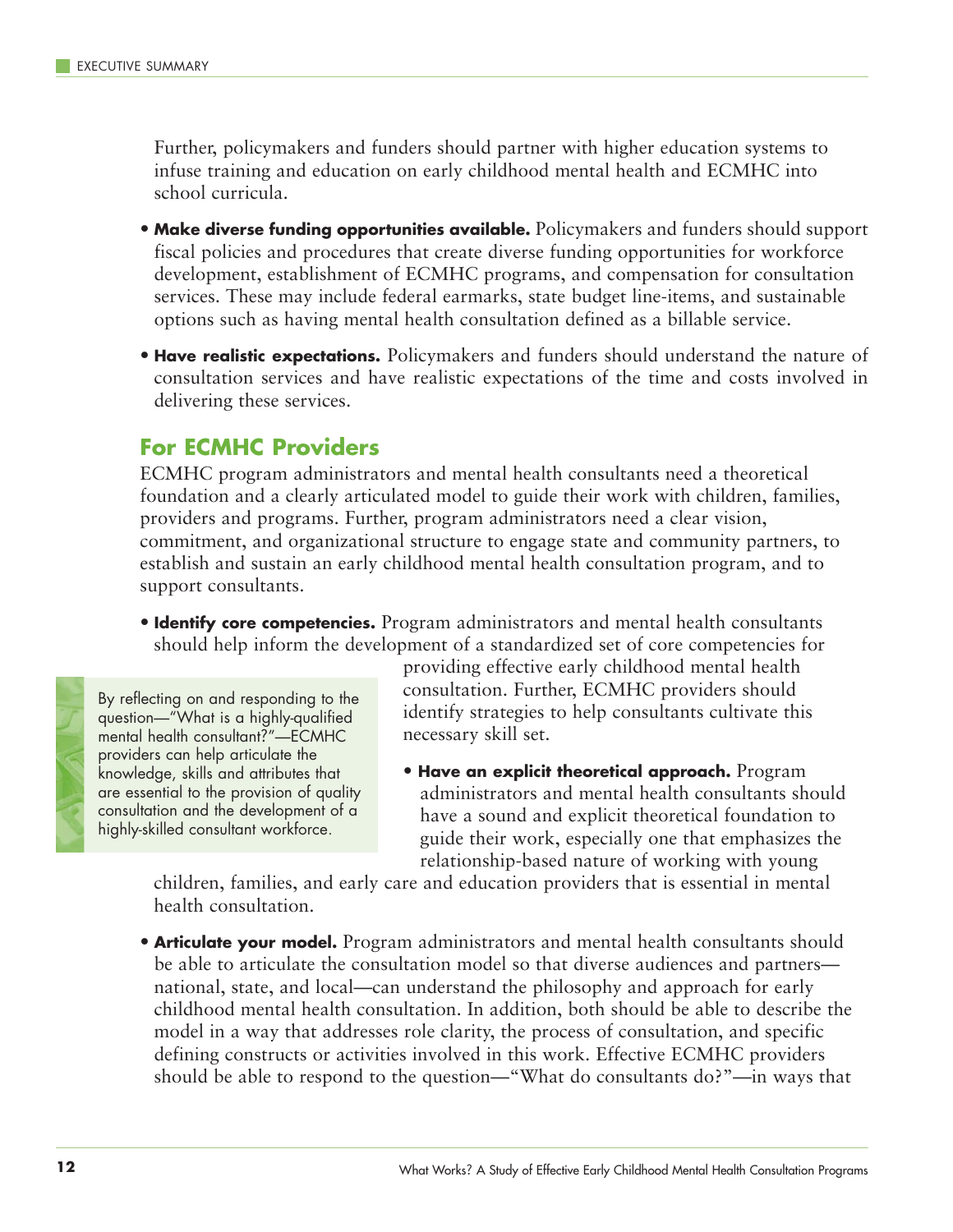are meaningful to families, early care and education providers, and others who can influence the field of early childhood services and supports.

- **Establish supervision and supports.** It is essential to build supports for mental health consultants, such as reflective supervision, peer support, and training and technical assistance. To address the stress involved in their work, mental health consultants must take care of themselves and have supervision and supports that provide opportunity for reflection, guidance, and skill development. Program administrators must recognize the parallel process of supporting consultants who can then support young children, families and early care and education providers in order to sustain successful early childhood mental health consultation.
- **Champion consultation.** ECMHC program administrators should be the knowledgeable "voice" that champions early childhood mental health consultation, engaging others, building partnerships, and promoting consultation as an effective intervention strategy. Mental health consultants should promote consultation through their work as a provider and advocate for early childhood mental health, supported families, and skilled providers.
- **Engage families.** Program administrators play a key leadership role in framing all early childhood mental health consultation services in the context of family involvement and cultural and linguistic competence. Mental health consultants must recognize the essential role that families play in their children's development and welcome their perspectives, work in partnership, and solicit their feedback to promote the healthy social and emotional development of their children and the family.
- **Build a network.** Program administrators as well as consultants should create opportunities for networking among their peers and key partners (e.g., child care administrators, early intervention providers, etc.) to build interest in early childhood mental health consultation, address mutual concerns and challenges, and share promising strategies and successes.
- **Develop strategic partnerships.** To support consultation efforts and promote sustainability, program administrators should forge partnerships across various systems and stakeholders. For example, partnering with the higher education system to implement pre-service training on early childhood mental health and core consultation competencies can bolster efforts to build a strong consultant workforce.
- **Include evaluation.** Management information systems and a clear evaluation plan contribute to setting benchmarks for program implementation, fidelity to the model, and measurement of outcomes. Consultants are essential participants in evaluation efforts and can



benefit from feedback on the consultation process and outcomes for children and families. Evaluation is critical to program operations, quality improvement, documentation of program effectiveness, and contributions to the evidence base.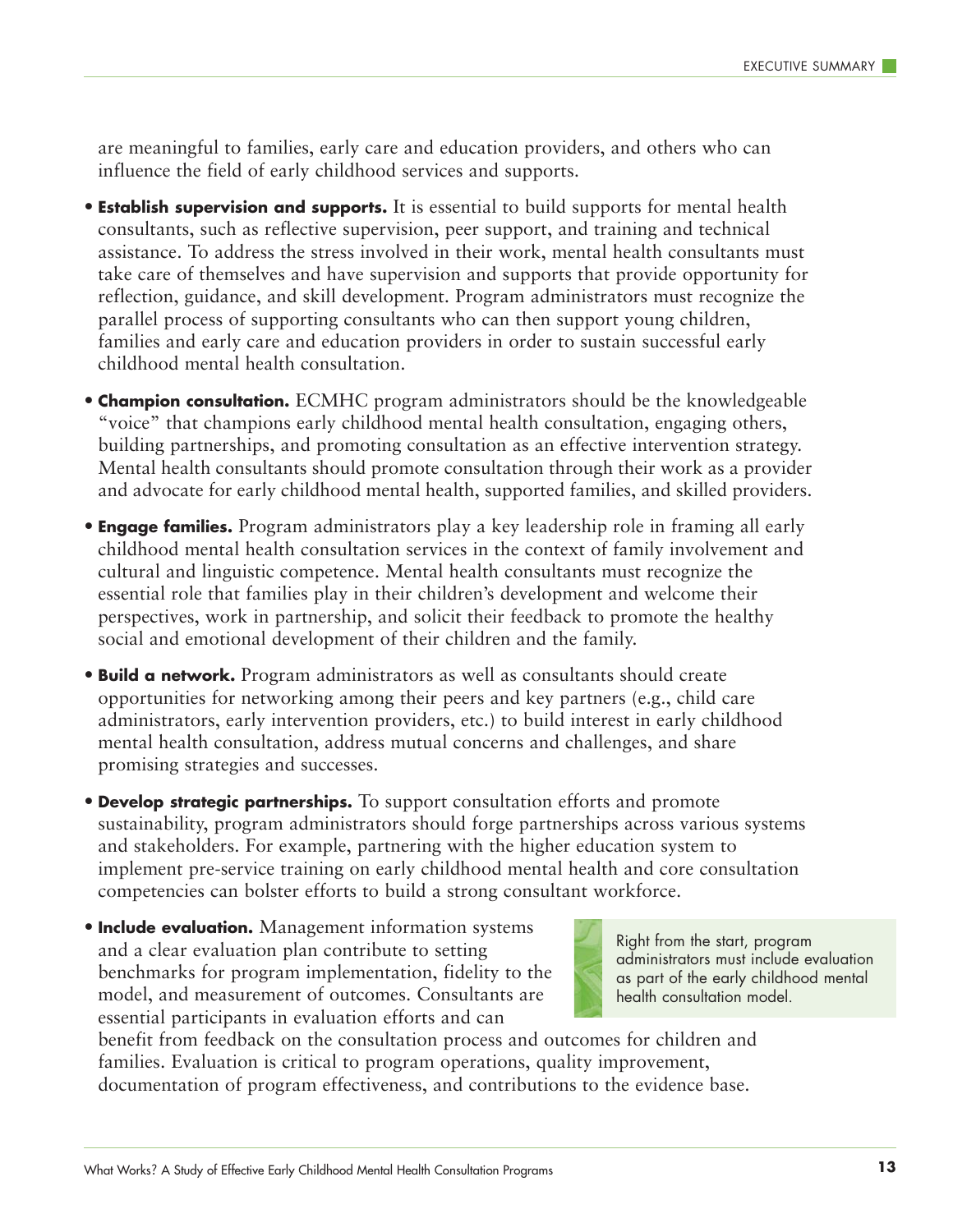#### **For ECE Program Administrators**

Early care and education program administrators need a clear vision, commitment, and program supports to promote the healthy social and emotional development of young children and their families, including early childhood mental health consultation.

- **Value early childhood mental health.** ECE administrators have a responsibility to attend to the social and emotional well-being of infants and young children in their programs. As such, ECE administrators should be well-versed in factors that support early childhood mental health, including positive relationships and nurturing environments, and work closely with families and ECE staff to ensure those supports are in place.
- **Address promotion, prevention, and intervention.** ECE administrators should make the most of early childhood mental health consultation by accessing a full array of consultation services from 1) supporting all children through mental health *promotion* activities to 2) addressing concerns early to prevent the onset of behavioral issues among children at-risk to 3) addressing troubling or challenging behaviors (*intervention*).
- **Support readiness for consultation.** ECE administrators can greatly influence staff and family readiness to engage in ECMHC. First, administrators can set a positive tone about consultation and the benefits that it provides to children, families, providers and programs. Further, administrators can help consultants integrate into the ECE program by including them in staff meetings and family nights, and making accommodations in program operations that provide staff opportunities to collaborate with the consultant (e.g., arranging for a floater to provide classroom coverage on a regular basis).

#### **For Researchers/Evaluators**

Researchers and evaluators should design effective strategies for both research and evaluation by asking the right questions, identifying indicators, using valid measures, establishing data collection processes, and sharing outcomes to help determine features of effective early childhood mental health consultation that will promote the healthy social and emotional development of young children and their families.

- **Establish the evidence base.** Research and evaluation efforts should be focused on establishing early childhood mental health consultation as an effective, evidence-based intervention.
- **Be realistic about cost.** When planning research and evaluation, be sure to establish a clear and adequate cost for these efforts. When seeking funding, consider ways to make research and evaluation a "line-item" (e.g., 15% of a project or program budget).
- **Follow research guidelines.** Research and evaluation should adhere to the following guidelines: 1) employ a participatory process to develop designs and procedures, 2) develop a logic model and theory of change, 3) identify appropriate and valid measures (including those that address fidelity), 4) combine management information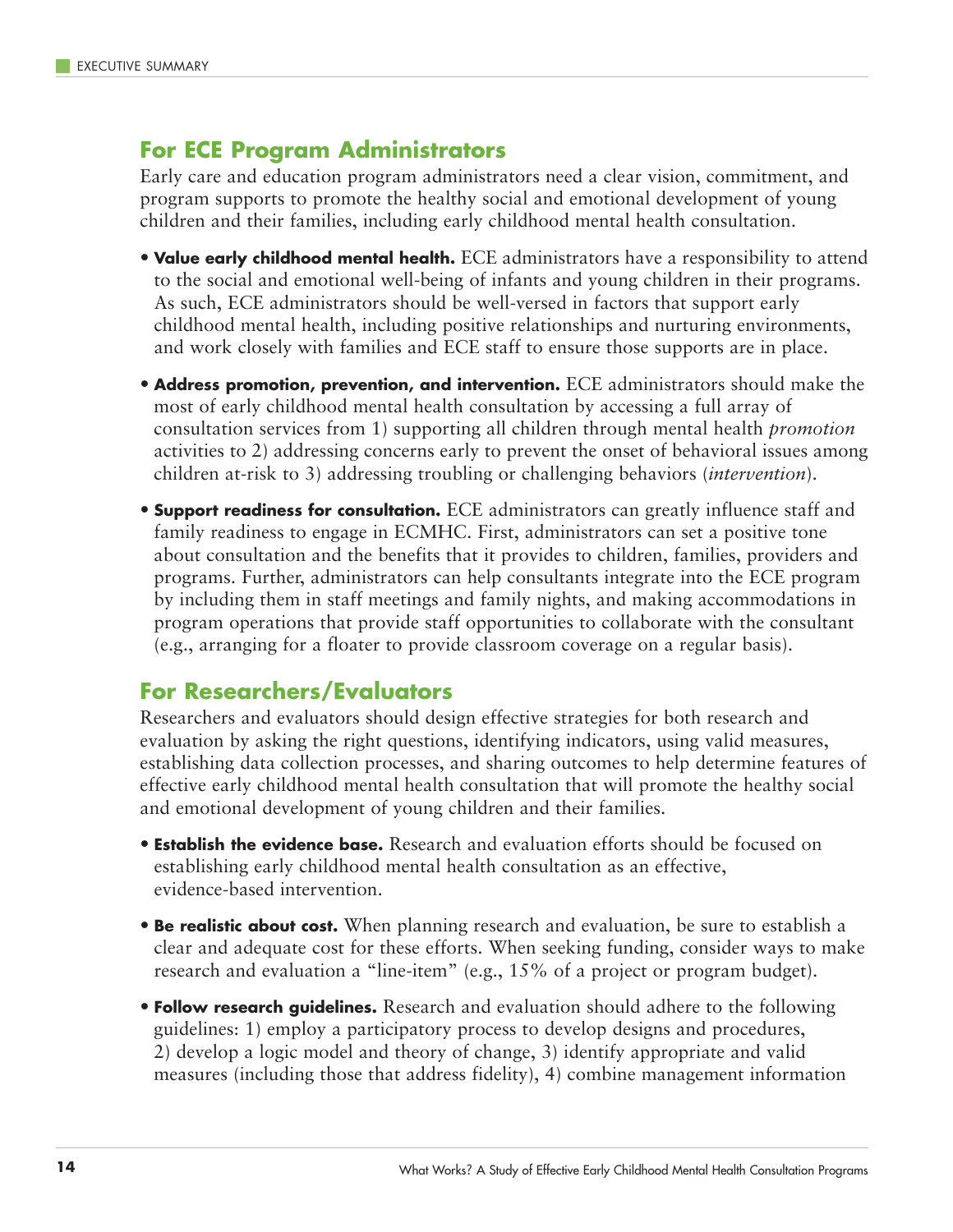system (MIS) data (e.g., demographic, quantitative process data, etc.) with evaluation data that measures outcomes (e.g., effect of mental health consultation), 5) make research and evaluation processes explicit (e.g., visits—over time, how long, etc.), 6) design strategies and provide supports that will not overburden study participants and that encourage participation, and 7) share research outcomes with all those who participated in the research process for feedback toward quality improvement and to demonstrate effectiveness.

### Conclusion

This synthesis of the practices, experiences, and lessons learned of diverse stakeholders from six ECMHC programs with demonstrated positive outcomes offers a wealth of information to guide states and communities in shaping effective early childhood mental health consultation programs. It also provides a roadmap of remaining areas of growth and exploration for the field. Through analysis of study findings and consideration of their implications, the following overarching needs for moving the field forward were recognized:

- **Build consensus** around the core values, principles, and components of early childhood mental health consultation; the competencies and qualifications for mental health consultants; and the important outcomes for children, families, and ECE providers.
- **Engage families and cross-system partners** as stakeholders in the effort to promote early childhood mental health consultation as a strategy to support healthy social and emotional development for young children and families.
- **Identify key research questions that remain and support efforts to address those questions** to help build the evidence base for effective early childhood mental health consultation.

The key remaining research questions identified through this study include:

- What is the "dosage" of consultation needed for efficacy?
- What is the cost-benefit of ECMHC?
- What are the longitudinal impacts of ECMHC?
- What is the impact of each model component on outcomes (e.g., consultant skills, service array)?
- Which consultation models are most effective for which children, families and/or settings?
- What is the impact of ECMHC on family child care versus center-based care?
- What are the best measurement tools for evaluating ECMHC and where is there need for development of new tools?